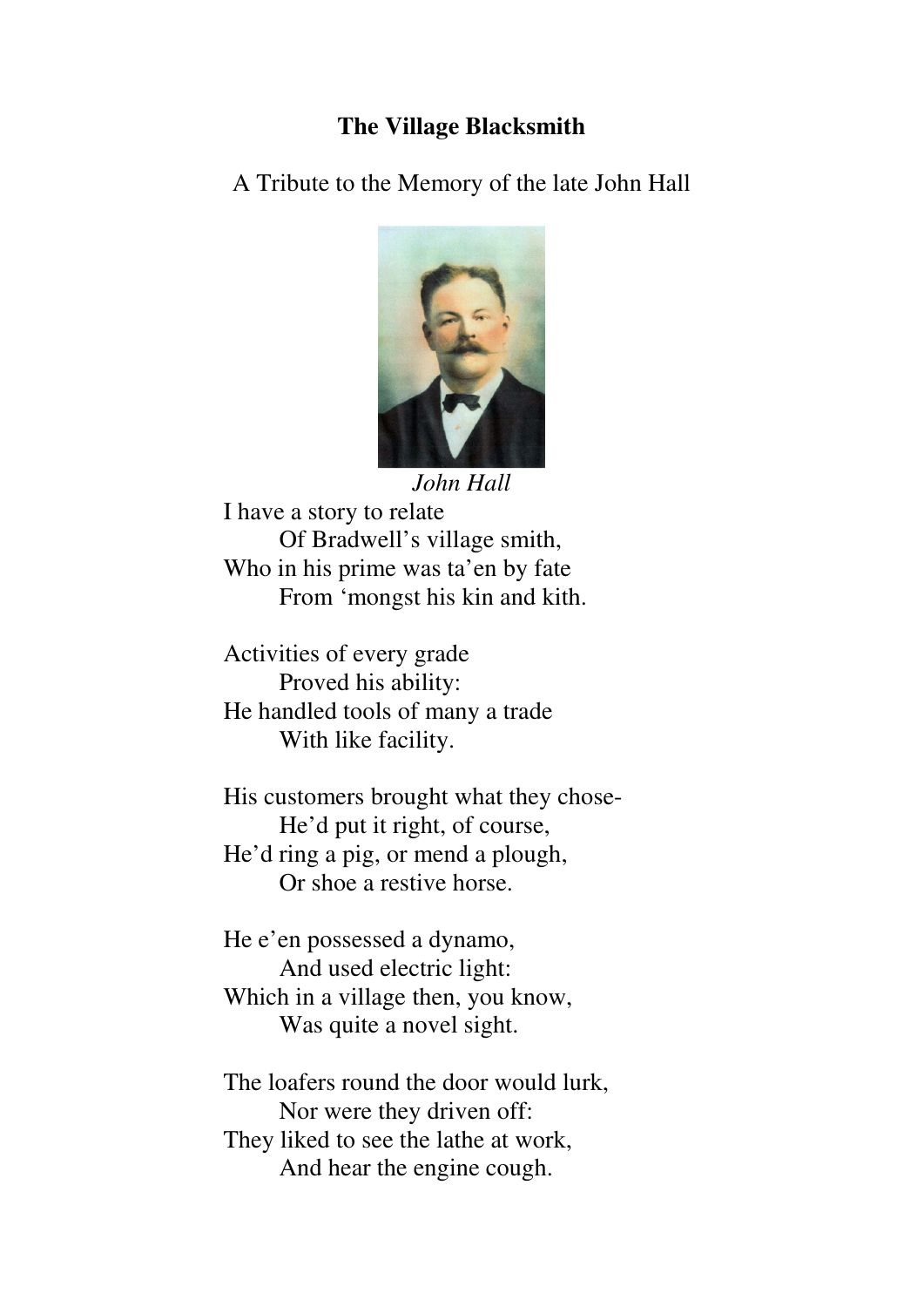

*One of John Hall's devices* 

The water-turbine's soothing purr, Quite free from jerk or jar: The petrol engine's rapid whirr, The home-made motor car.



*John Inglefield Hall behind the wheel of his grandfather's car* 

His skill included cycles, too, Of every type and stamp, Anon, above the hubbub, you Might hear the blazing lamp.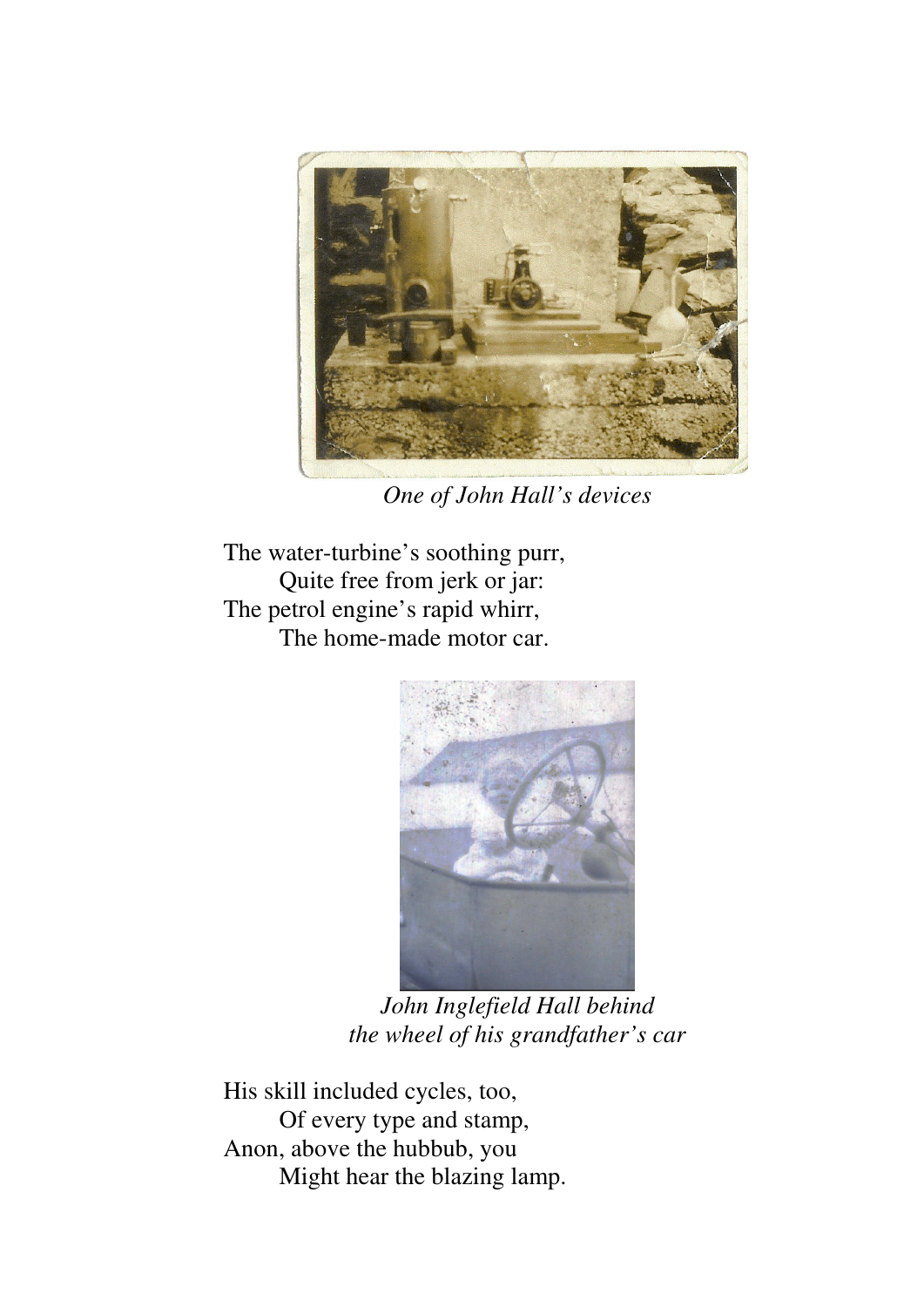And often bore both iron and steel The imprint of his might: For, broken share or damaged wheel, He'd quickly put it right.

Our drinking water was his care: Where'er the frost would point A weak pipe out, he soon was there To make the plumber's joint.

And in the village chapel may His handiwork be seen: He took the old oil lamps away And brought acetylene.

All kinds of schemes he organised With skill that made him famous: His erudition oft surprised Some town bred ignoramus.

His quiet thoughtful way was such As indicated power: He handled with a master's touch The business of the hour.

But while his strength was at its height, Fate struck the cruel blow: Although he made a gallant fight 'Gainst the relentless foe.

His mighty frame withstood the shock Of Death's first icy touch: But human frailty death may mock When once we're in his clutch.